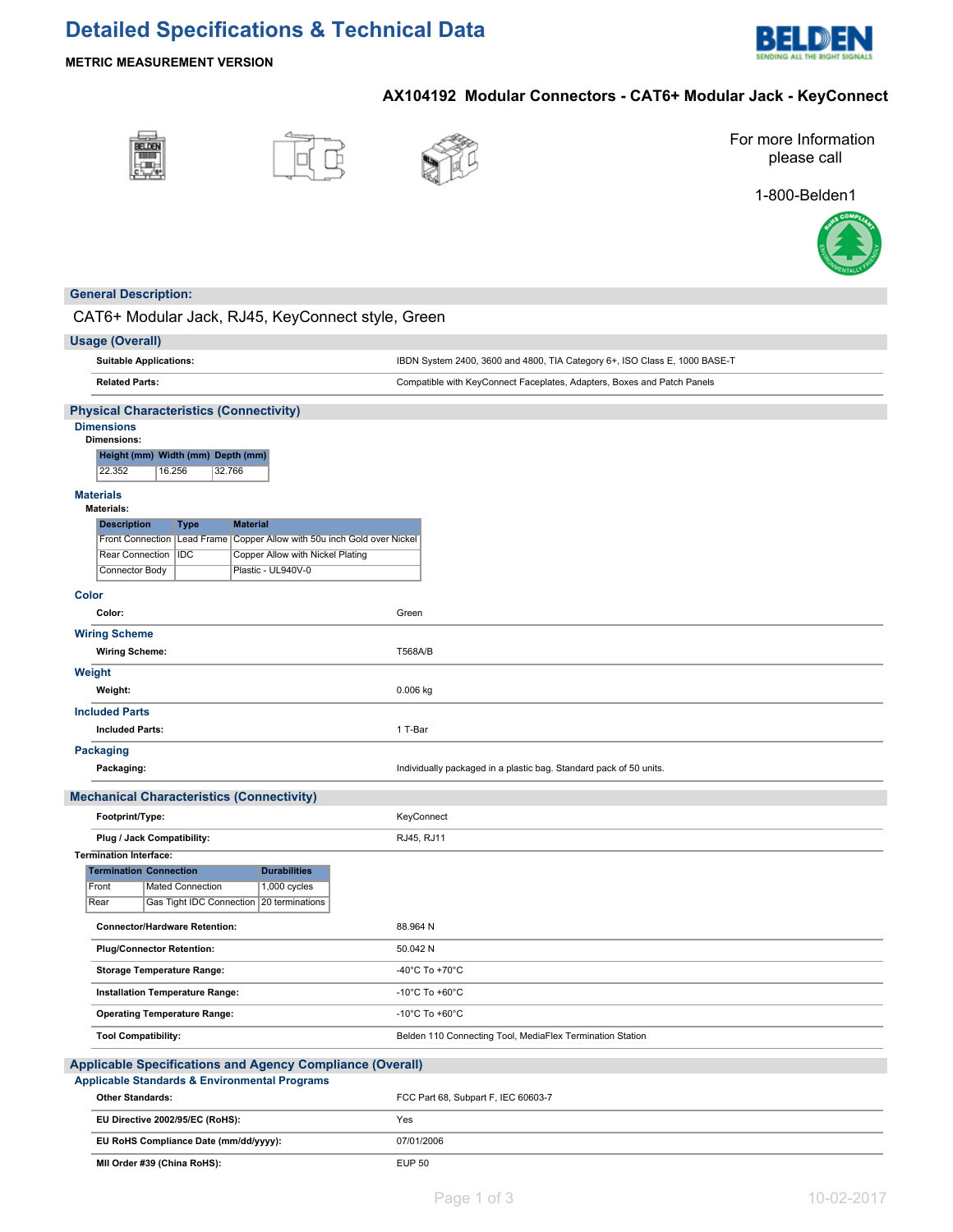# **Detailed Specifications & Technical Data**



### **METRIC MEASUREMENT VERSION**

### **AX104192 Modular Connectors - CAT6+ Modular Jack - KeyConnect**

| <b>Telecommunications Standards:</b>  | Category 6 - TIA 568.C.2, ISO/IEC 11801:2002 Ed.2 |
|---------------------------------------|---------------------------------------------------|
| Third Party Performance Verification: | ETL - Verified Category 6                         |
| <b>Safety Listing:</b>                | ACA, Bi-national Standard Listed                  |
| <b>Other Specification:</b>           | UL 1863                                           |
| <b>Suitability</b>                    |                                                   |

**Suitability - Indoor:** Yes - Indoor

### **Transmission Characteristics (Connectivity)**

**Mated Connection Table 1:**

| Frequency<br>(MHz) | Max.<br><b>Insertion Loss</b><br>TIA* (dB) | Max.<br><b>Insertion Loss</b><br>Belden** (dB) | Min.<br><b>NEXT</b><br>$TIA*$ (dB) | Min.<br><b>NEXT</b><br>Belden** (dB) TIA* (dB) | Min.<br><b>FEXT</b> | Min.<br><b>FEXT</b><br>Belden** (dB) |
|--------------------|--------------------------------------------|------------------------------------------------|------------------------------------|------------------------------------------------|---------------------|--------------------------------------|
| 1.000              | 0.100                                      | 0.100                                          | 75,000                             | 77.000                                         | 75.000              | 77.000                               |
| 4.000              | 0.100                                      | 0.100                                          | 75,000                             | 77.000                                         | 71.100              | 75.100                               |
| 8.000              | 0.100                                      | 0.100                                          | 75.000                             | 77.000                                         | 65.000              | 69.000                               |
| 10.000             | 0.100                                      | 0.100                                          | 74.000                             | 77.000                                         | 63.100              | 67.100                               |
| 16,000             | 0.100                                      | 0.100                                          | 69.900                             | 72.900                                         | 59.000              | 63.000                               |
| 20,000             | 0.100                                      | 0.100                                          | 68,000                             | 71.000                                         | 57.100              | 61.100                               |
| 25.000             | 0.100                                      | 0.100                                          | 66.000                             | 69.000                                         | 55.100              | 59.100                               |
| 31.250             | 0.110                                      | 0.100                                          | 64.100                             | 67.100                                         | 53.200              | 57.200                               |
| 62.500             | 0.160                                      | 0.120                                          | 58.100                             | 61.100                                         | 47.200              | 51.200                               |
| 100.000            | 0.200                                      | 0.160                                          | 54.000                             | 57.000                                         | 43.100              | 47.100                               |
| 200.000            | 0.280                                      | 0.240                                          | 48.000                             | 51.000                                         | 37.100              | 41.100                               |
| 250.000            | 0.320                                      | 0.280                                          | 46.000                             | 49.000                                         | 35.100              | 39.100                               |
| 300.000            |                                            | 0.310                                          |                                    | 44.500                                         |                     | 37.600                               |

Mated Connection Table - Footnote: http://www.mated.com/entitypedial/mated/2012 Category 6 Standard.<br>\*\* Worst-case performance for a CAT6+ mated connection using CAT6+ modular plugs.

### **Mated Connection Table 2:**

| Frequency<br>(MHz)     | Min.<br><b>Return Loss</b><br>TIA* (dB) | Min.<br><b>Return Loss</b><br>Belden** (dB) TIA* (dB) | Min.<br><b>Balanced TCL</b> | Min.<br><b>Balanced TCL</b><br>Belden** (dB) |
|------------------------|-----------------------------------------|-------------------------------------------------------|-----------------------------|----------------------------------------------|
| 1.000                  | 30.000                                  | 32.000                                                | 40.000                      | 42.000                                       |
| 4.000                  | 30.000                                  | 32.000                                                | 40.000                      | 42.000                                       |
| 8.000                  | 30.000                                  | 32.000                                                | 40.000                      | 42.000                                       |
| 10.000                 | 30.000                                  | 32.000                                                | 40.000                      | 42.000                                       |
| 16.000                 | 30.000                                  | 32.000                                                | 40.000                      | 42.000                                       |
| 20.000                 | 30.000                                  | 32.000                                                | 40.000                      | 42.000                                       |
| 25.000                 | 30.000                                  | 32.000                                                | 40.000                      | 42.000                                       |
| 31.250                 | 30.000                                  | 32.000                                                | 38.100                      | 42.000                                       |
| 62.500                 | 28.100                                  | 32.000                                                | 32.100                      | 36.100                                       |
| 100.000                | 24.000                                  | 28.000                                                | 28.000                      | 32.000                                       |
| 200.000                | 18,000                                  | 22.000                                                | 22.000                      | 26.000                                       |
| 250.000                | 16.000                                  | 22.000                                                | 20.000                      | 24.000                                       |
| 300.000                |                                         | 18.500                                                |                             | 22.500                                       |
| <b>Current Rating:</b> | <b>Dielectric Strength:</b>             |                                                       |                             | 1,00<br>1.50                                 |

|  |  | 1,000 V RMS @ 60 Hz for 1 minute |  |
|--|--|----------------------------------|--|
|--|--|----------------------------------|--|

| <b>Current Rating:</b>          | 1.500 A           |
|---------------------------------|-------------------|
| <b>Insulation Resistance:</b>   | 500 M-Ohm Minimum |
| <b>Max. Contact Resistance:</b> | 20 m-Ohm          |
| <b>Termination Resistance:</b>  | $2.5$ m-Ohm       |
|                                 |                   |

### **Notes (Overall)**

**Notes:** Please see Installation Guide PX103329

**Notes (Cont'd.):** IDC Wire Gauge: 22~24 AWG

### **Product Family** Pa

| ırt Number List:         |                  |
|--------------------------|------------------|
| <b>Item Number Color</b> |                  |
| AX101318                 | Gray             |
| AX101319                 | Almond           |
| AX101320                 | Elec. White      |
| AX101321                 | Black            |
| AX101322                 | Orange (TIA 606) |
| AX101323                 | Red (TIA 606)    |
| AX101324                 | Yellow (TIA 606) |